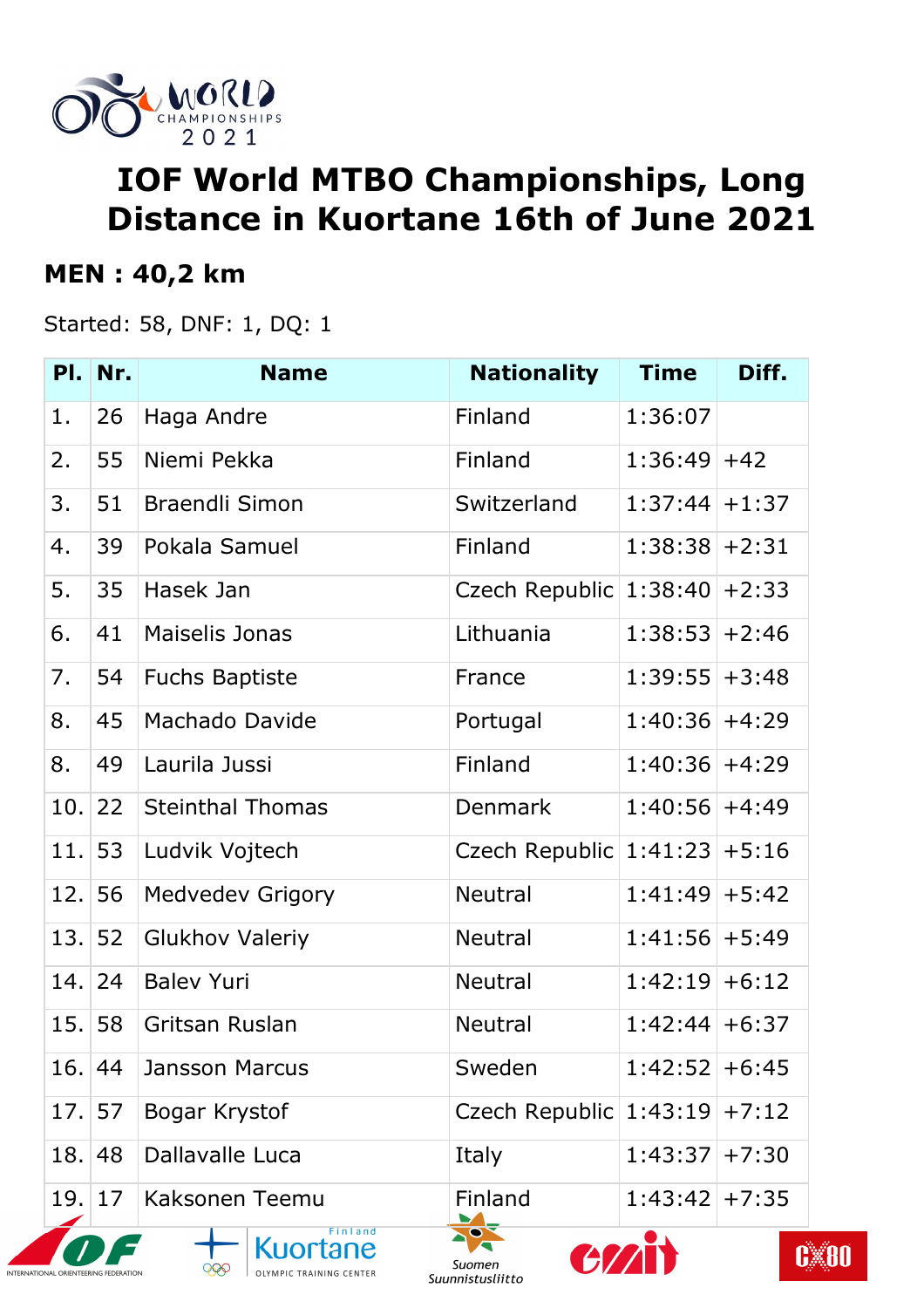

| 20.1     | 46             | Deriaz Samson               | France                         | $1:43:43$ + 7:36  |                   |
|----------|----------------|-----------------------------|--------------------------------|-------------------|-------------------|
| 21.31    |                | Garcia Garcia Angel         | Spain                          | $1:45:03+8:56$    |                   |
| 22.   20 |                | Friis Oliver                | <b>Denmark</b>                 | $1:45:07$ +9:00   |                   |
| 23.1     | 47             | Hradil Jiri                 | Czech Republic $1:45:10$ +9:03 |                   |                   |
| 24.33    |                | Ambrazas Ignas              | Lithuania                      | $1:45:18$ +9:11   |                   |
| 25.      | 30             | Jaeggi Adrian               | Switzerland                    | $1:45:23+9:16$    |                   |
| 26.      | 43             | <b>Waldmann Andreas</b>     | Austria                        | $1:45:43+9:36$    |                   |
| 27.137   |                | <b>Breitschaedel Tobias</b> | Austria                        | $1:46:26$ + 10:19 |                   |
| 28.      | 38             | Svedberg Patrik             | Sweden                         | $1:46:46$ + 10:39 |                   |
| 29.      | 13             | <b>Buzovkin Danil</b>       | <b>Neutral</b>                 | $1:46:50$ + 10:43 |                   |
| 30.125   |                | <b>Pinsard Florian</b>      | France                         | $1:47:06$ + 10:59 |                   |
| 31.      | 6              | Courtois Yoann              | France                         | $1:47:27$ + 11:20 |                   |
| 32.      | 40             | Haselsberger Kevin          | Austria                        | $1:47:28$ + 11:21 |                   |
| 33.  42  |                | Bettega Fabiano             | Italy                          | $1:47:55$ + 11:48 |                   |
| 34.19    |                | <b>Hotz Silas</b>           | Switzerland                    | $1:48:10$ + 12:03 |                   |
| 35.      | 12             | Svard Sebastian             | Sweden                         | $1:48:23+12:16$   |                   |
| 36.18    |                | Pourre Jeremi               | France                         | $1:49:11$ + 13:04 |                   |
| 37.9     |                | Kaskinen Kare               | Finland                        | $1:49:12$ + 13:05 |                   |
| 38.      | 11             | Dmukauskas Sarunas          | Lithuania                      | $1:49:32$ + 13:25 |                   |
| 39.      | 29             | Sarksna Andris              | Latvia                         |                   | $1:49:48$ + 13:41 |
| 40.      | 27             | Nordgren Rasmus             | Sweden                         | $1:50:18$ + 14:11 |                   |
| 41.      | 34             | Kielak Hubert               | Poland                         | $1:50:45$ + 14:38 |                   |
| 42.      | $\overline{2}$ | Valiauga Arnoldas           | Lithuania                      | $1:52:55$ + 16:48 |                   |
| 43.   7  |                | <b>Tsvetkov Leonid</b>      | <b>Neutral</b>                 | $1:53:15$ + 17:08 |                   |









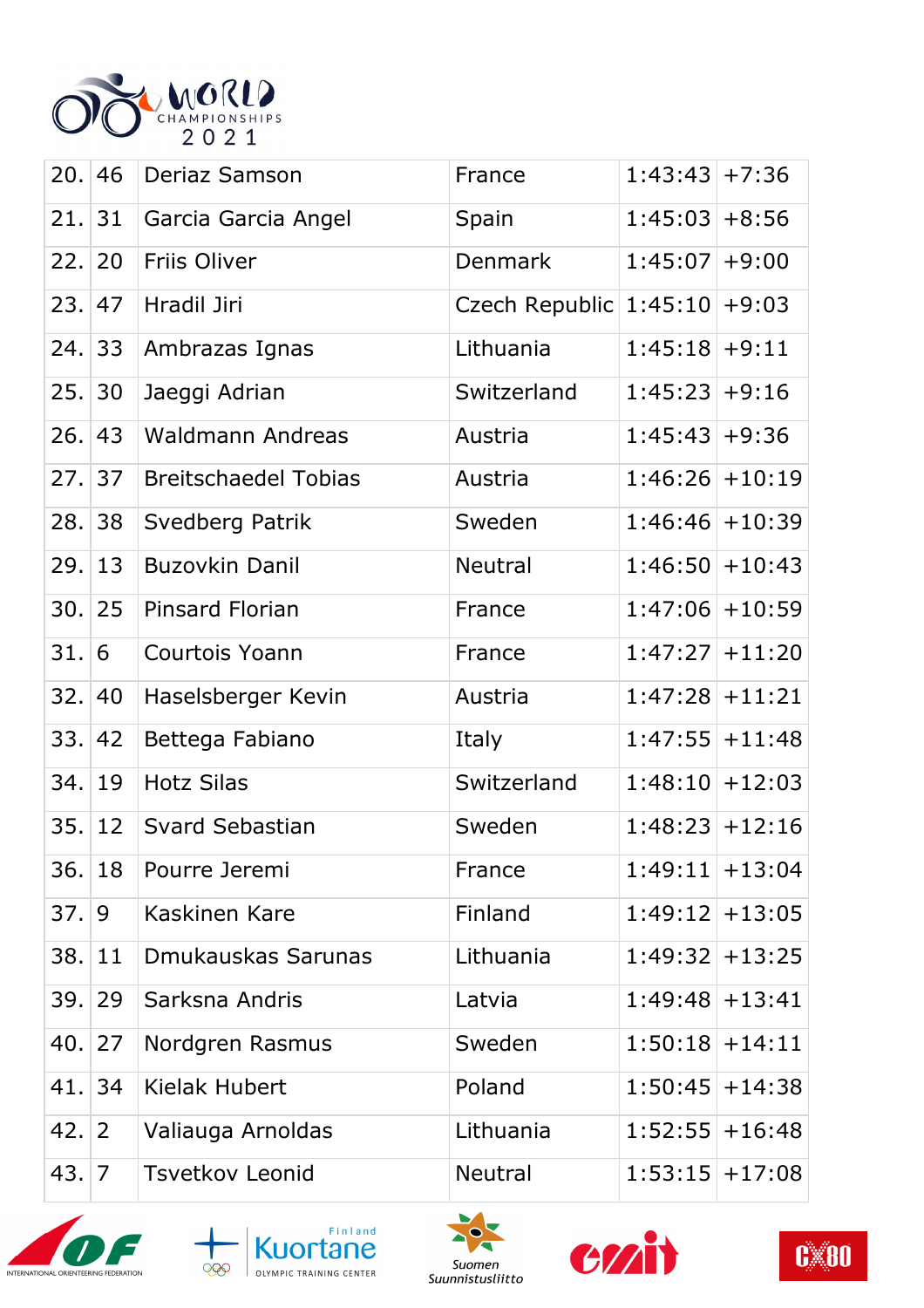

|          | 43. 21         | <b>Roothans Paul</b>              | Portugal                          | $1:53:15$ + 17:08 |  |
|----------|----------------|-----------------------------------|-----------------------------------|-------------------|--|
| 45.      | $\overline{4}$ | <b>Kamaryt Tomas</b>              | Czech Republic   1:53:31   +17:24 |                   |  |
| 46.  14  |                | Mariani Antonio                   | Italy                             | $1:55:16$ + 19:09 |  |
| 47.16    |                | Kogler Bernhard                   | Austria                           | $1:55:39$ + 19:32 |  |
| 48. 28   |                | Ferreira Joao                     | Portugal                          | $1:56:30$ + 20:23 |  |
| 49. 32   |                | Turra Piero                       | Italy                             | $1:58:06$ + 21:59 |  |
| 50.15    |                | <b>Toll Clos David</b>            | Spain                             | $1:58:55$ +22:48  |  |
| 51.   23 |                | Karm Marek                        | Estonia                           | $2:01:19$ + 25:12 |  |
| 52.8     |                | Jonsson Gustav                    | Sweden                            | $2:02:25$ +26:18  |  |
| 53.1     |                | Osti Dante                        | Italy                             | $2:02:37$ + 26:30 |  |
| 54.10    |                | Marin Vargas Juan Francisco Spain |                                   | $2:10:31$ + 34:24 |  |
| 55.15    |                | Chmelar Lukas                     | Czech Republic $2:11:23 + 35:16$  |                   |  |
| 56.3     |                | <b>Exler Florian</b>              | Austria                           | $2:11:44$ + 35:37 |  |
|          | 50             | <b>Foliforov Anton</b>            | <b>Neutral</b>                    | <b>DNF</b>        |  |
|          | 36             | <b>Wilms Lukas</b>                | Germany                           | DQ                |  |

## **WOMEN : 30,8 km**

Started: 37, DNF: 0, DQ: 1

| PI. | Nr. | <b>Name</b>                    | <b>Nationality</b>             | <b>Time</b>      | Diff. |
|-----|-----|--------------------------------|--------------------------------|------------------|-------|
| 1.  |     | 137 Soegaard Camilla           | <b>Denmark</b>                 | 1:28:23          |       |
| 2.  |     | 133 Kubinova Veronika          | Czech Republic $1:30:14$ +1:51 |                  |       |
| 3.  |     | 139 Hara Marika                | Finland                        | $1:32:53$ +4:30  |       |
| 4.  |     | 134 Shipilova Vinogradova Olga | <b>Neutral</b>                 | $1:33:23+5:00$   |       |
| 5.  |     | 120 Haga Antonia               | Finland                        | $1:33:50$ + 5:27 |       |









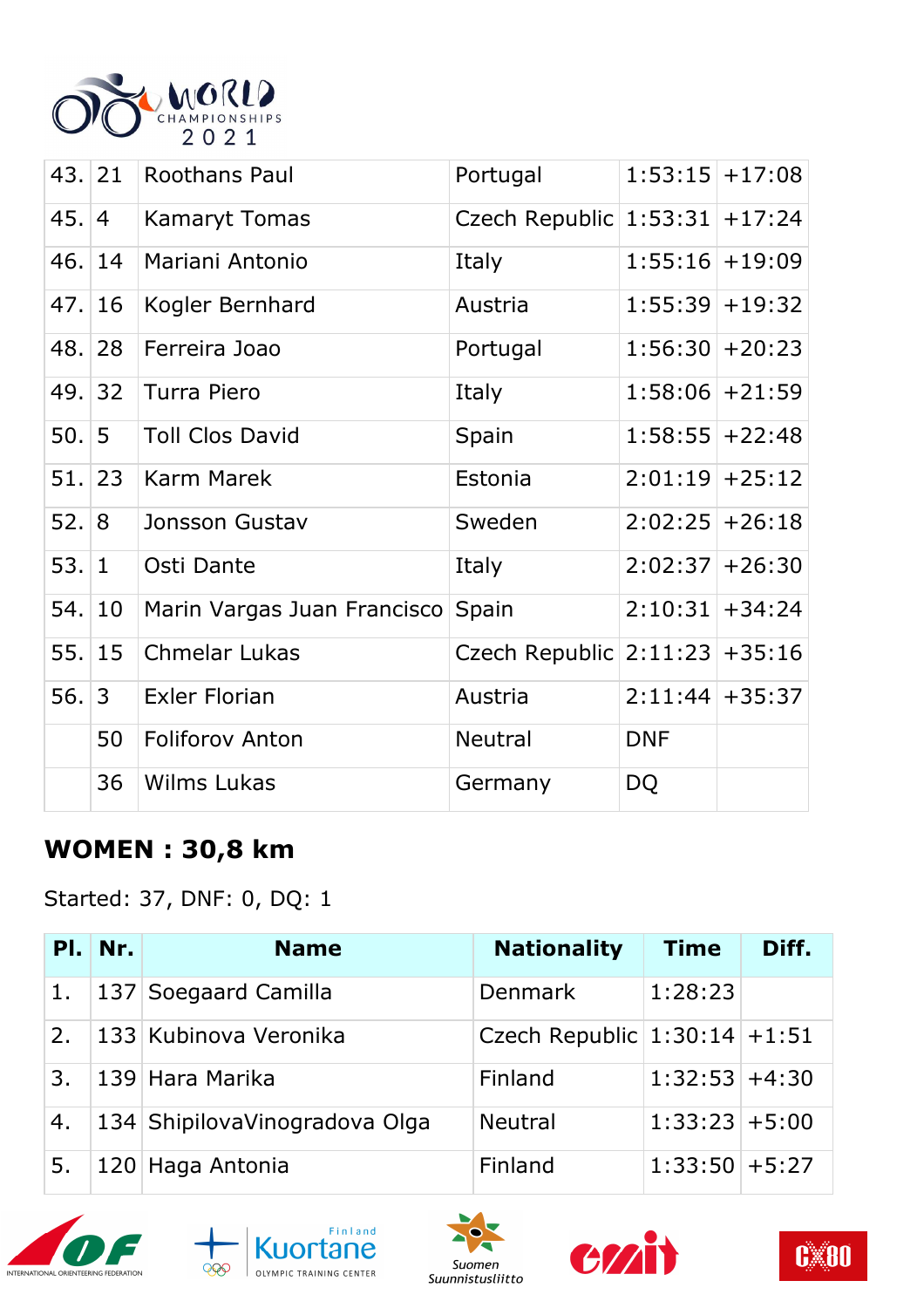

| 6.   |     | 136 Reiner Marina                         | Austria                          | $1:36:02$ +7:39   |                   |
|------|-----|-------------------------------------------|----------------------------------|-------------------|-------------------|
| 7.   |     | 135 Stengard Ingrid                       | Finland                          | 1:36:31           | $+8:08$           |
| 8.   |     | 119 Foliforova Svetlana                   | Neutral                          | $1:36:58$ +8:35   |                   |
| 9.   |     | 130 Svir Anastasiya                       | <b>Neutral</b>                   | $1:37:45$ +9:22   |                   |
| 10.  |     | 129 Bylars Linn                           | Sweden                           | 1:38:34           | $+10:11$          |
| 11.  |     | 111 Pesu Mervi                            | Finland                          | $1:39:21$ + 10:58 |                   |
|      |     | 12. 113 Splittorff Nikoline               | <b>Denmark</b>                   | $1:39:52$ + 11:29 |                   |
|      |     | 13. 121 Musilova Vendula                  | Czech Republic   1:41:40         |                   | $+13:17$          |
| 14.  |     | 110 Dannowski Anke                        | Germany                          | $1:42:29$ + 14:06 |                   |
| 15.  |     | 112 Hirv Eleri                            | Estonia                          | $1:43:01$ + 14:38 |                   |
|      |     | 16. 128 Mickuviene Algirda                | Lithuania                        | 1:43:41           | $+15:18$          |
| 17.  |     | 123 Saarela Ruska                         | Finland                          |                   | $1:43:58$ + 15:35 |
| 18.  |     | 108 Valimaa Eveliina                      | Finland                          | $1:44:23+16:00$   |                   |
| 19.  |     | 132 Bolshova Anastasiya                   | <b>Neutral</b>                   | 1:44:28           | $+16:05$          |
| 20.  |     | 107 Tammemae Piibe                        | Estonia                          |                   | $1:44:50$ + 16:27 |
| 21.  |     | 101 Gustafsson Karin                      | Sweden                           | $1:46:02$ +17:39  |                   |
|      |     | 22. 117 Kubinova Romana                   | Czech Republic $1:46:11 + 17:48$ |                   |                   |
| 23.  |     | 124 Christoffersen Caecilie               | <b>Denmark</b>                   | 1:46:17           | $+17:54$          |
| 24.1 | 131 | <b>Devillers Constance</b>                | France                           | 1:46:30           | $+18:07$          |
| 25.  |     | 126 Novakova Katerina                     | Czech Republic 1:46:50           |                   | $+18:27$          |
| 26.  |     | 116 Aguilera Viladomiu Monica             | Spain                            | 1:46:54           | $+18:31$          |
| 27.  |     | 115 Sukholovskaia Uliana                  | <b>Neutral</b>                   | $1:47:25$ + 19:02 |                   |
| 28.  |     | 127 Silva Ana Filipa                      | Portugal                         |                   | $1:47:28$ + 19:05 |
| 29.  |     | 106 Oehlenschlaeger Nielsen Birka Denmark |                                  | $1:47:30$ + 19:07 |                   |









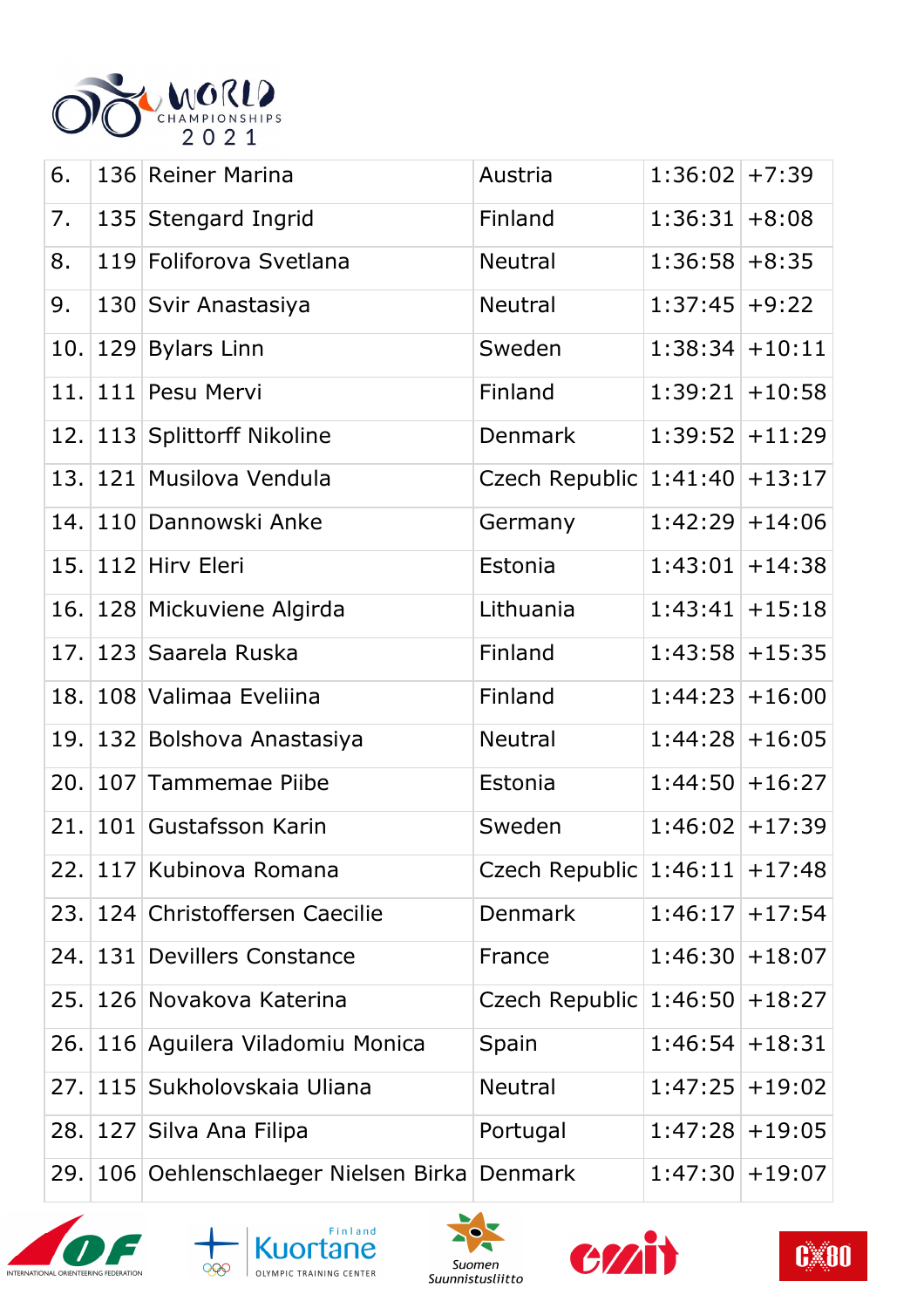

|  | 30. 109 Tiderman Anna             | Sweden            | $1:48:10$ + 19:47 |  |
|--|-----------------------------------|-------------------|-------------------|--|
|  | $31.114$ Garcin Lou               | France            | $1:50:33+22:10$   |  |
|  | 32. 118 Umbrasaite Juste          | Lithuania         | $1:50:56$ + 22:33 |  |
|  | 33. 102 Rudkiewicz Lucie          | France            | $1:52:16$ + 23:53 |  |
|  | 34. 104 Dimova Alexandra          | <b>Neutral</b>    | $1:52:35$ + 24:12 |  |
|  | 35. 103 Palm Ella                 | Sweden            | $1:52:52$ + 24:29 |  |
|  | 36. 105 Michnovic Viktorija       | Lithuania         | $1:55:29$ + 27:06 |  |
|  | 138 Tichovska Martina             | Czech Republic DQ |                   |  |
|  | 125 Denaix Lou                    | France            | <b>DNS</b>        |  |
|  | 122 Mickeviciute Juodisiene Karol | Lithuania         | <b>DNS</b>        |  |

### **MEN20 : 28,6 km**

#### Started: 35, DNF: 2, DQ: 1

|    | Pl. Nr. | <b>Name</b>                            | <b>Nationality</b>               | Time             | Diff. |
|----|---------|----------------------------------------|----------------------------------|------------------|-------|
| 1. |         | 230 Jorgensen Morten                   | <b>Denmark</b>                   | 1:17:48          |       |
| 2. |         | 228 Shyedov Yaroslav                   | Russian Federation $1:18:27$ +39 |                  |       |
| 3. |         | 218 Noergaard Mikkel Brunstedt Denmark |                                  | $1:21:09$ + 3:21 |       |
| 4. |         | 234 Rissanen Antti                     | Finland                          | $1:22:27$ +4:39  |       |
| 5. |         | 232 Rieder Noah                        | Switzerland                      | $1:23:48$ +6:00  |       |
| 6. |         | 222 Tuma Matej                         | Czech Republic                   | $1:24:58$ + 7:10 |       |
| 7. |         | 224 Koffler Georg                      | Austria                          | $1:25:01$ + 7:13 |       |
| 8. |         | 233 Illig Martin                       | Austria                          | $1:25:27$ + 7:39 |       |
| 9. |         | 235 Niebielski Bartosz                 | Poland                           | $1:25:50$ + 8:02 |       |
|    |         | 10. 203 Berthaud Armel                 | France                           | $1:26:21$ + 8:33 |       |









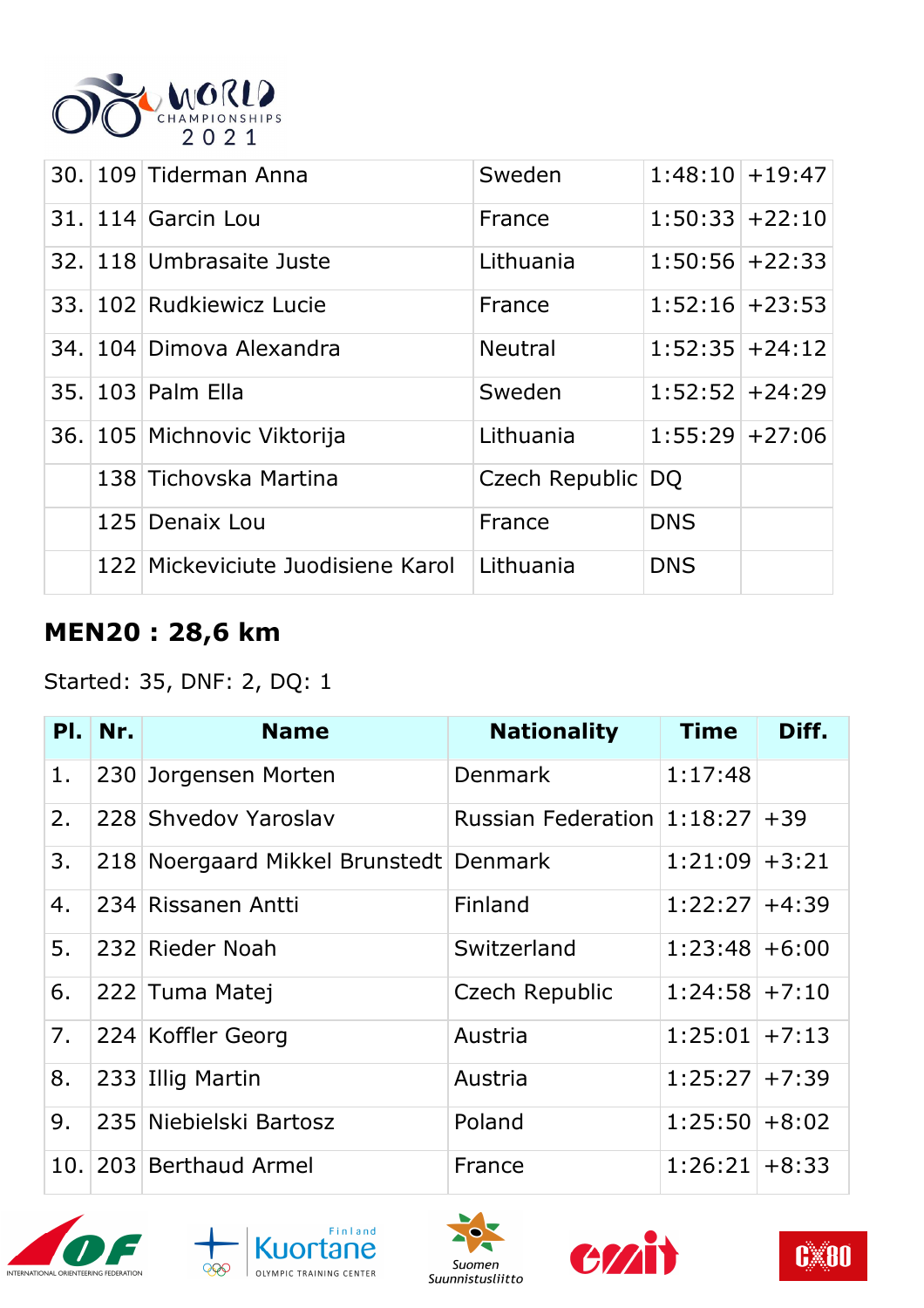

|      |     | 11. 212 Trunin Aleksandr       | Russian Federation $1:27:36$ +9:48   |                   |  |
|------|-----|--------------------------------|--------------------------------------|-------------------|--|
|      |     | 12. 221 Demaret Joly Albin     | France                               | $1:27:42$ +9:54   |  |
|      |     | 13. 226 Kuznetsov Vladimir     | Russian Federation $ 1:27:45 +9:57$  |                   |  |
|      |     | 14. 210 Aaltonen Tatu          | Finland                              | $1:28:03$ + 10:15 |  |
|      |     | 15. 219 Autio Wertti           | Finland                              | $1:29:00$ + 11:12 |  |
|      |     | 16. 229 Klemettinen Simo       | Finland                              | $1:30:16$ + 12:28 |  |
| 17.1 |     | 209 Hoffmann Noah Tristan      | Denmark                              | $1:30:36$ + 12:48 |  |
|      |     | 18. 220 Kolomnin Leonid        | Russian Federation $1:30:59$ + 13:11 |                   |  |
| 19.1 |     | 205 Cernik Adam                | Czech Republic                       | $1:31:41$ + 13:53 |  |
|      |     | 20. 208 Hanhijarvi Paulus      | Finland                              | $1:32:16$ + 14:28 |  |
|      |     | 21. 216 Lukosius Nojus         | Lithuania                            | $1:34:18$ + 16:30 |  |
| 22.1 |     | 214 Wieser Lukas               | Austria                              | $1:36:01$ + 18:13 |  |
|      |     | 23. 225 Zigilejus Vejus        | Lithuania                            | $1:36:15$ + 18:27 |  |
|      |     | 24. 206 Ivashchenko Ruslan     | Russian Federation $1:37:07$ + 19:19 |                   |  |
|      |     | 25. 223 Pritsik Sander         | Estonia                              | $1:37:45$ + 19:57 |  |
|      |     | 26. 227 Hansson Jon            | Sweden                               | $1:38:13$ + 20:25 |  |
|      |     | 27. 207 Sliuzelis Mykolas      | Lithuania                            | $1:41:01$ + 23:13 |  |
|      |     | 28. 202 Pesu Akseli            | Finland                              | $1:41:35$ + 23:47 |  |
|      |     | 29. 201 Shaidaiuk Nikolai      | Russian Federation $1:42:57$ +25:09  |                   |  |
|      |     | 30. 204 Hnilica Hannes         | Austria                              | $1:43:47$ + 25:59 |  |
|      |     | 31. 213 Labarbe Logan          | France                               | $1:46:29$ + 28:41 |  |
|      |     | 32. 217 Lopez Plazas Cesar     | Spain                                | $1:52:54$ + 35:06 |  |
|      |     | 231 Villar Gorriz Jose Antonio | Spain                                | <b>DNF</b>        |  |
|      | 211 | Wohanka Richard                | Czech Republic                       | <b>DNF</b>        |  |









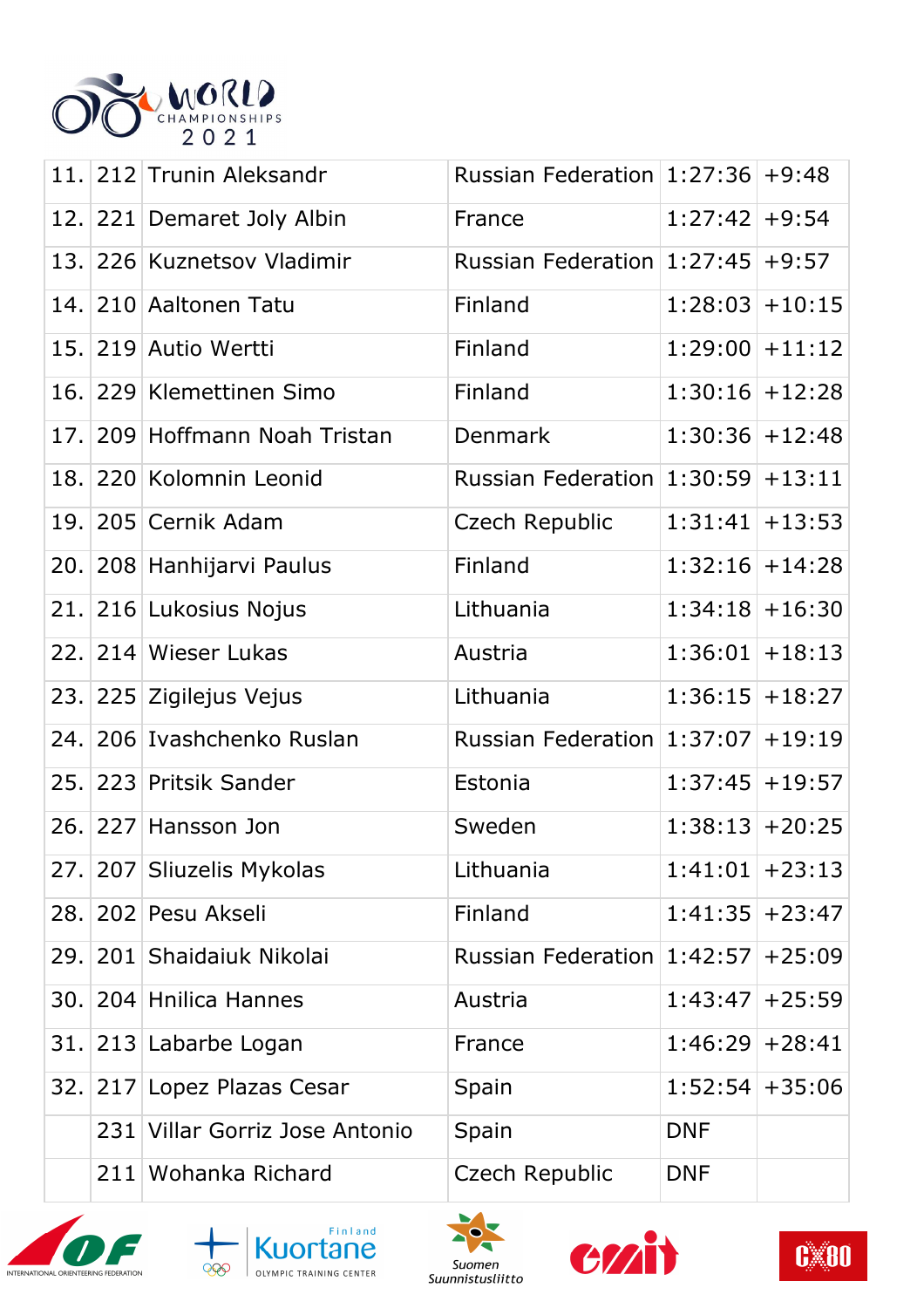

| 215 Schnyder Flurin | Switzerland | DQ |  |
|---------------------|-------------|----|--|
|---------------------|-------------|----|--|

## **WOMEN20 : 22,5 km**

Started: 30, DNF: 0, DQ: 2

| PI. | Nr. | <b>Name</b>              | <b>Nationality</b>                 | <b>Time</b>       | Diff.    |
|-----|-----|--------------------------|------------------------------------|-------------------|----------|
| 1.  |     | 326 Nedomlelova Lucie    | Czech Republic                     | 1:15:29           |          |
| 2.  |     | 325 Riis Madsen Gertrud  | <b>Denmark</b>                     | $1:18:03$ + 2:34  |          |
| 3.  | 315 | Palm Tilda               | Sweden                             | $1:19:41$ +4:12   |          |
| 4.  |     | 330 Nurminen Kaarina     | Finland                            | $1:21:19$ + 5:50  |          |
| 5.  | 311 | Toporova Daria           | Russian Federation $1:23:04$ +7:35 |                   |          |
| 6.  | 328 | Aksenova Alena           | Russian Federation $1:23:05$ +7:36 |                   |          |
| 7.  | 323 | Garcia Rodriguez Nerea   | Spain                              | $1:24:00+8:31$    |          |
| 8.  |     | 319 Landgraf Ekaterina   | Russian Federation $1:24:12$ +8:43 |                   |          |
| 9.  |     | 317 Linnus Mari          | Estonia                            | $1:24:42$ +9:13   |          |
| 10. |     | 316 Costa Marisa         | Portugal                           | $1:24:51$ +9:22   |          |
| 11. |     | 320 YliHietanen Silja    | Finland                            | $1:25:00$ +9:31   |          |
| 12. |     | 314 Colle Lou            | France                             | 1:25:21           | $+9:52$  |
| 13. |     | 321 Pauly Lilou          | France                             | $1:26:07$ + 10:38 |          |
| 14. |     | 327 Hnilica Jana         | Austria                            | $1:26:20$ + 10:51 |          |
| 15. |     | 310 Hakkinen Pihla       | Finland                            | $1:27:06$ + 11:37 |          |
|     |     | 16. 318 Puisyte Vytene   | Lithuania                          | $1:28:26$ + 12:57 |          |
| 17. |     | 309 Zvirblyte Ausrine    | Lithuania                          | 1:29:31           | $+14:02$ |
| 18. |     | 302 Voutilainen Lotta    | Finland                            | $1:29:43$ + 14:14 |          |
| 19. |     | 322 Pecorari Iris Aurora | Italy                              | $1:29:44$ + 14:15 |          |